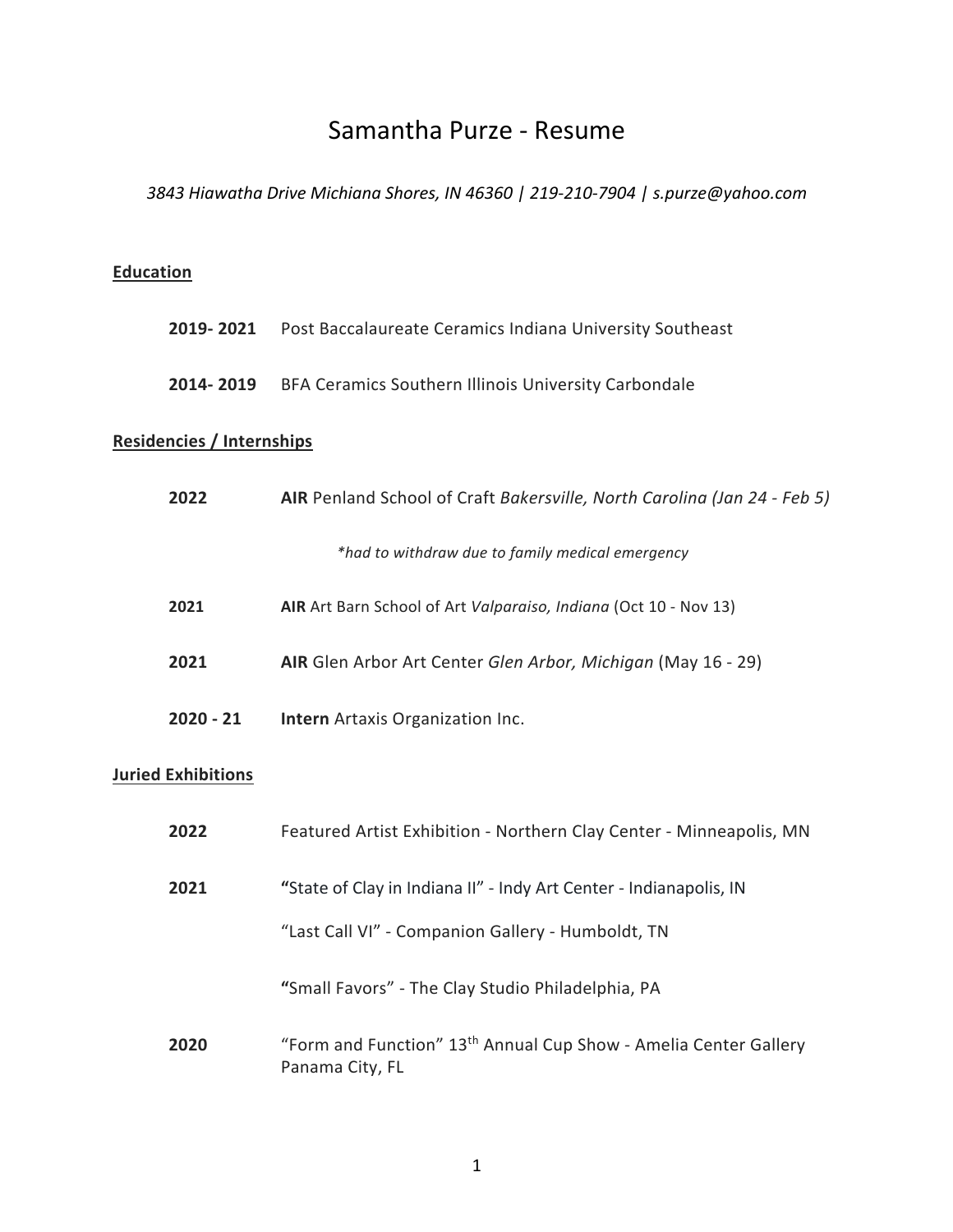|      | 666 Small Works Ceramics Exhibition - Applied Contemporary Oakland,<br><b>CA</b>                                       |
|------|------------------------------------------------------------------------------------------------------------------------|
|      | NCECA Student Juried Show - artspace Richmond, VA                                                                      |
|      | "Beyond the Brickyard" 12th Annual Juried Exhibition - Archie Bray<br>Foundation Helena, MT                            |
| 2019 | Annual Juried Fine Arts Student Exhibition -Barr Gallery New Albany, IN                                                |
|      | International Juried Ceramics Exhibition - Center for Contemporary Art<br>Bedminster, NJ                               |
|      | Rickert-Ziebold Trust Award Finalist Exhibition - Surplus Gallery<br>Carbondale, IL                                    |
|      | "Plate and Platter" National Juried Ceramics Exhibition - Artspace 304<br>Carbondale, IL                               |
| 2018 | C4 Critical Forum 12th Annual National Juried Exhibition - Surplus<br>Gallery Carbondale, IL                           |
|      | "Clay Cup IV" 4th Annual Ceramics Exhibition - George Caleb Bingham<br>Gallery at University of Missouri Columbia, MO  |
|      | "Forge, Form, Fabricate" National Juried Exhibition - University<br>Museum Southern Illinois University Carbondale, IL |
|      | "Roll The Dice" Juried Pop-Up Show - Pulliam Hall Carbondale, IL                                                       |
| 2017 | "The Shinning" Juried Pop-Up Show -Pullium Hall Carbondale, IL                                                         |
|      | C4 Critical Forum 11th Annual National Juried Exhibition - Surplus<br>Gallery Carbondale, IL                           |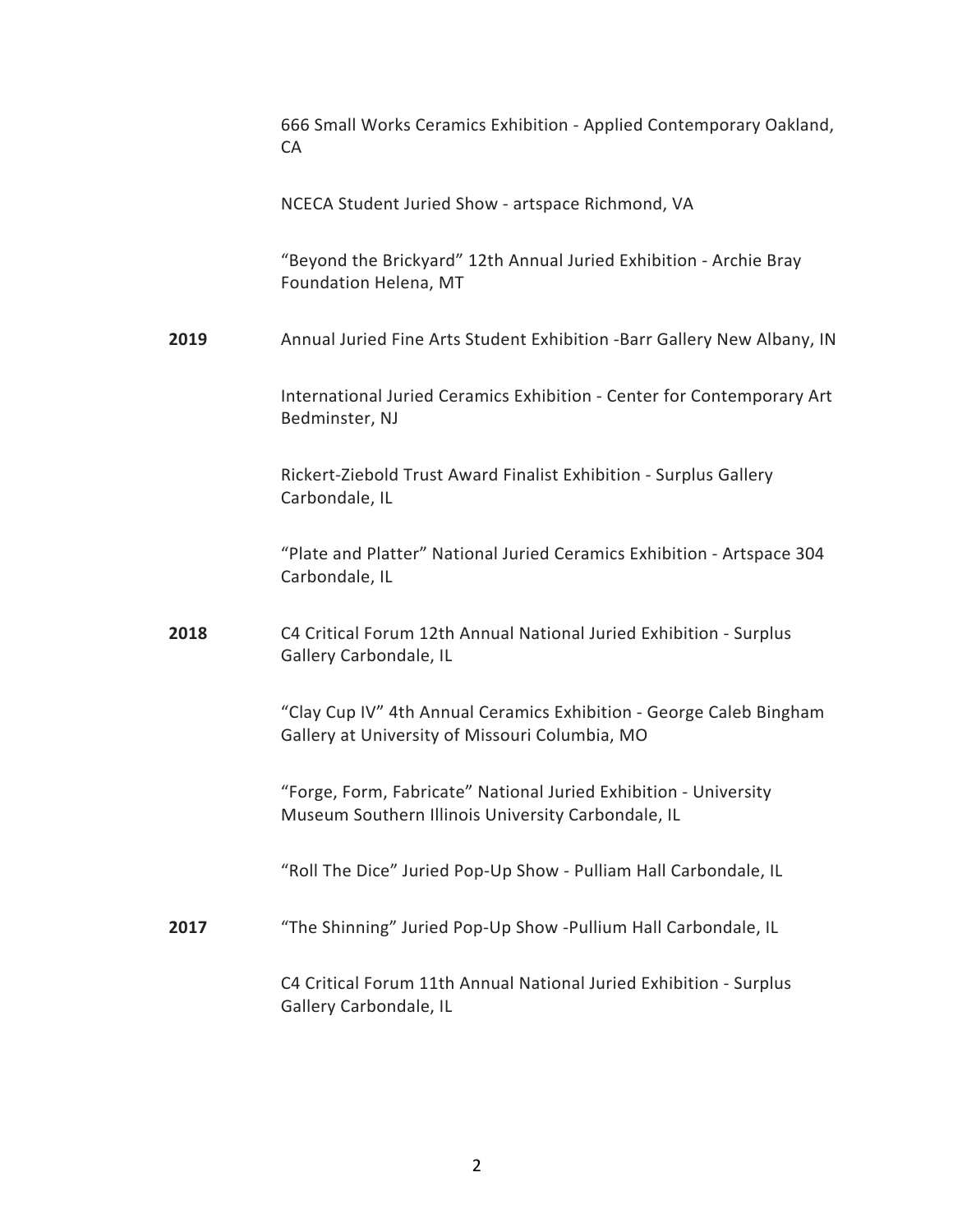## **Solo / Group Exhibitions**

| 2022          | Residency Exit Show - Art Barn School - Valparaiso, IN                                                    |
|---------------|-----------------------------------------------------------------------------------------------------------|
| 2021          | "Sweet Things" Invitational - Riverside Studio - Cape Girardeau, MO                                       |
|               | "Press Pause" Dirtbags Member Exhibition - Houseguest Gallery -<br>Louisville, KY                         |
|               | Instructor Showcase - Art Barn School - Valparaiso, IN                                                    |
| 2019          | "The Space In Between" - Space Lab Gallery New Albany, IN                                                 |
|               | "Pinch Print Plot" Solo BFA Thesis Exhibition - Vergette Gallery<br>Carbondale, IL                        |
|               | "Love At the Glove" 19th Invitational Valentine's Day Exhibiton - Glove<br>Factory Gallery Carbondale, IL |
| 2018          | "Merge" Collaborative Ceramics Exhibition - SIUC and SIUE - Surplus<br>Gallery Carbondale, IL             |
|               | "Inside The Box" Southern Clay Works Member Exhibition Vergette<br>Gallery Carbondale, IL                 |
| <b>AWARDS</b> |                                                                                                           |
| 2022          | Residency Fellowship - Penland School of Craft                                                            |
| 2021          | Best in Show - State of Clay in Indiana II                                                                |
|               | Department Scholarship - Indiana University Southeast                                                     |
| 2019          | Studio Award in Ceramics Granted by Indiana University Southeast                                          |
|               | Rickert-Ziebold Trust Award Récipient/Winner                                                              |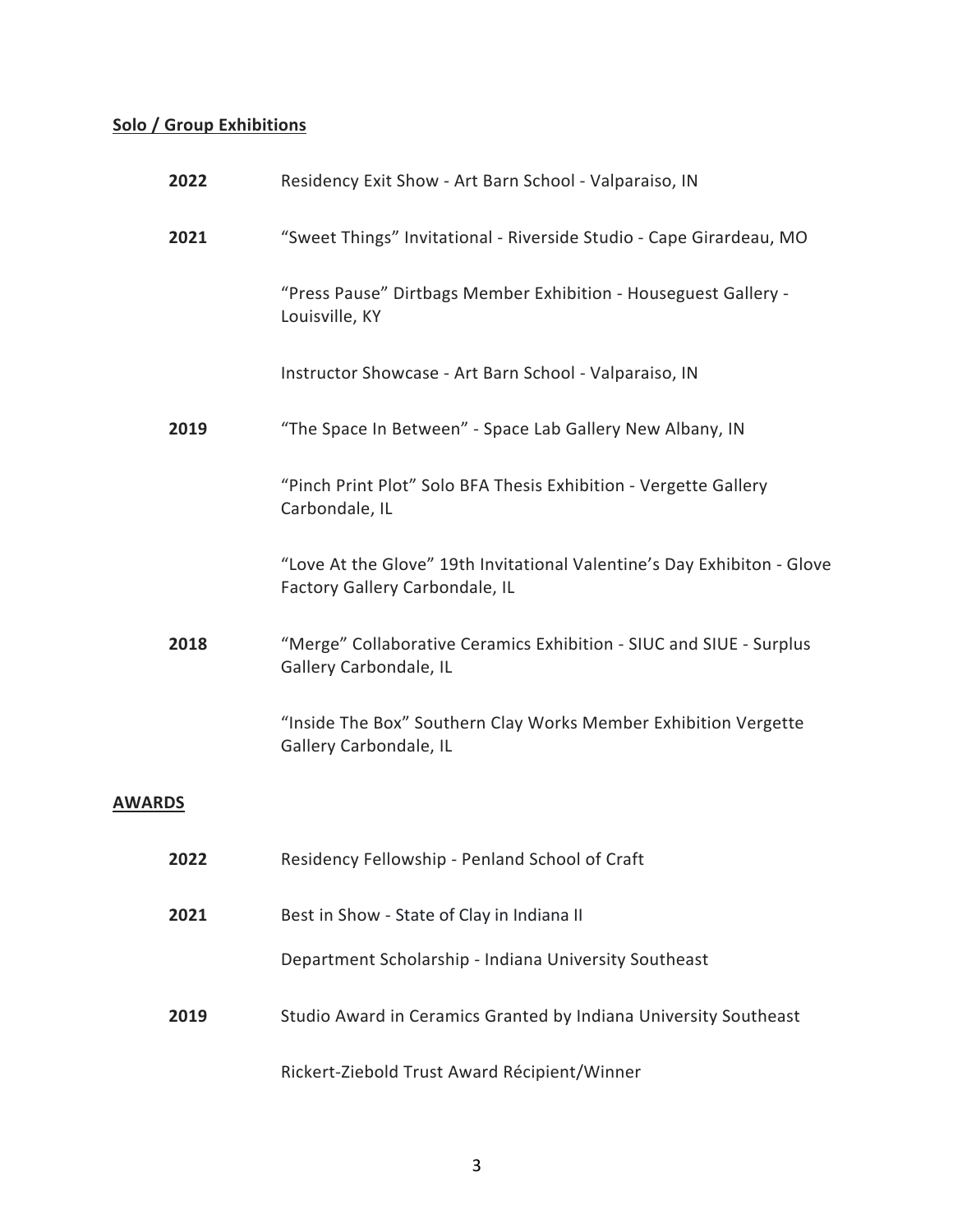Undergraduate Research Grant - Windgate Charitable Foundation

| 2018 | People's Choice - "Roll the Dice" Juried Pop-Up Show                        |
|------|-----------------------------------------------------------------------------|
| 2017 | 1st place / Best in Show - C4 11th Annual Juried Exhibition                 |
|      | Best Double Walled Vessel - Southern Clay Works Great Pottery Throw<br>Down |

# **Related Experience**

| 2021        | Kids Clay Camp Instructor - Art Barn School of Art Valparaiso, IN                                                      |
|-------------|------------------------------------------------------------------------------------------------------------------------|
| $2020 - 21$ | Ceramics Studio Employee (assistant to Brian Harper and Sydney<br>Ewerth)- Indiana University Southeast New Albany, IN |
| $2019 - 21$ | PR and Marketing - Dirt Bags Art Club at Indiana University Southeast<br>New Albany, IN                                |
|             | Instructor + Studio Technician - Art Barn School of Art Valparaiso, IN                                                 |
| 2019        | Ceramics Instructor (Adult) - Dunes Art Foundation Michiana Shores, IN                                                 |
|             | Secretary - C4 Registered Student Organization at Southern Illinois<br>University Carbondale, IL                       |
| $2016 - 19$ | Ceramics Instructor (Kids) - Dunes Art Foundation Michiana Shores, IN                                                  |
|             | Studio Manager - Dunes Art Foundation Michiana Shores, IN                                                              |
| 2018        | Co-Curator - Ceramics Registered Student Organization Exhibition<br>Carbondale, IL                                     |
|             | Art Director - Michiana Women's Club Day Camp Michiana Shores, IN                                                      |
| $2016 - 18$ | Undergraduate President - Ceramics Registered Student Organization<br>Carbondale, IL                                   |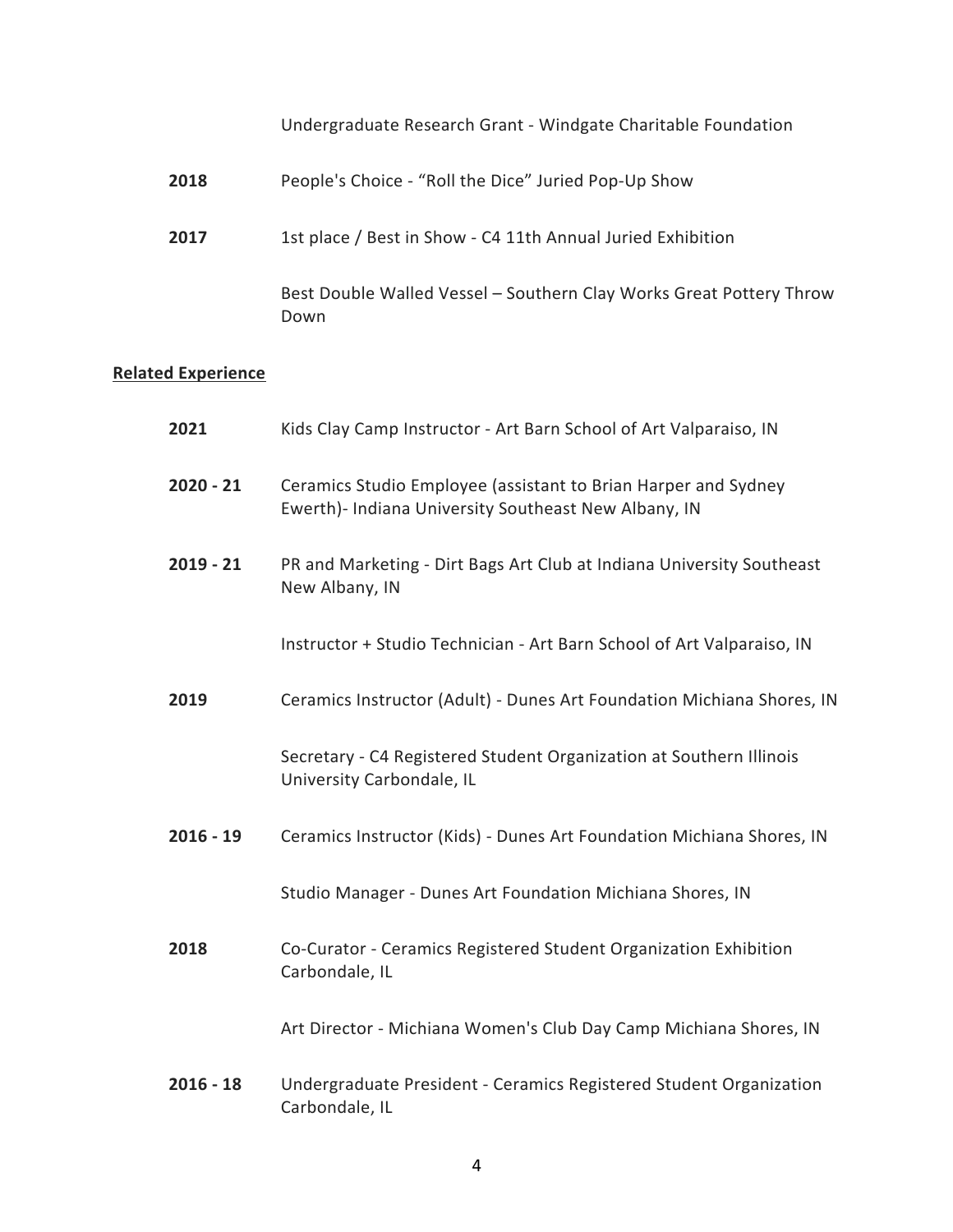### **Organizations / Affiliations**

| $2020 - 21$                         | Art Barn School of Art - Resident Artist Committee Member         |  |
|-------------------------------------|-------------------------------------------------------------------|--|
| 2019 - Present Studio Potter Member |                                                                   |  |
| 2018 - Present NCECA Member         |                                                                   |  |
|                                     | 2016 - 2019 Member At Large - Dunes Art Foundation Official Board |  |

#### **Gallery Representation**

**2022** Northern Clay Center - Minneapolis, MN (March-April)

**2020** Riverside Pottery Studio – Cape Girardeau, MO

### **Charity, Donation, and Volunteer Work**

| 2020        | Cup Donation - Black Lives Matter Virtual Raffle              |
|-------------|---------------------------------------------------------------|
|             | (organized by Sydney Ewerth)                                  |
| 2020        | Southern Crossings Pottery Festival                           |
| 2019        | Dunes Art Foundation Silent Auction                           |
| $2016 - 19$ | <b>Cup Donation NCECA</b>                                     |
| $2016 - 19$ | Southern Illinois Metalsmithing Society Conference            |
| $2016 - 19$ | Southern Clay Works Cup Sale - Neighborhood Co-Op and Grocery |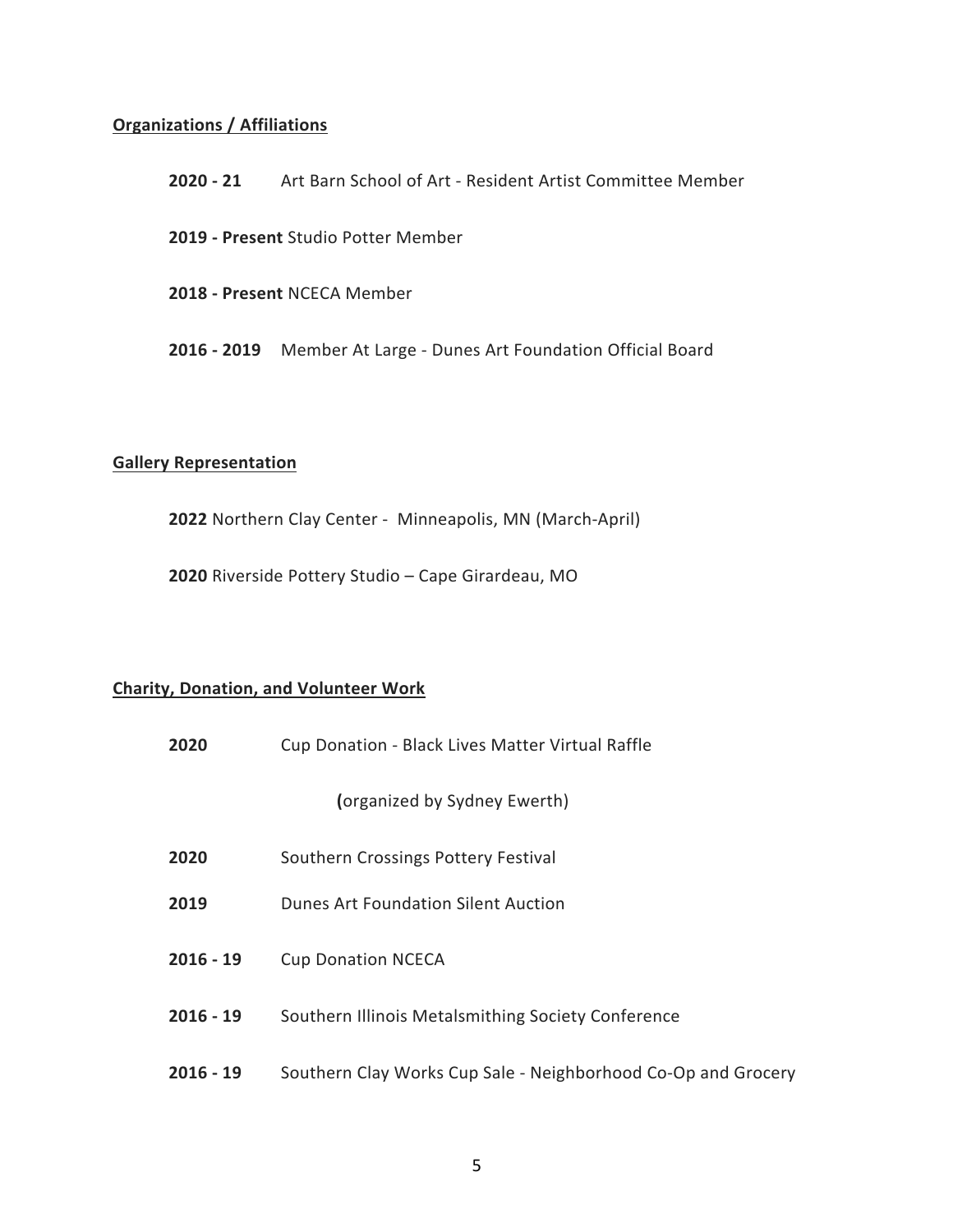| $2015 - 19$ | Empty Bowls Ceramic Donation and Sale - Neighborhood Co-Op and<br>Grocery |
|-------------|---------------------------------------------------------------------------|
| 2016, 17    | Southern Illinois University Sculpture Department Iron Pour               |

**2010 - 14** Clay for a Cause Chesterton High School Chesterton, Indiana

#### **Publications**

| 12/3/2021 | Art on the Air Radio Interview, Lakeshore Public Radio                                                               |
|-----------|----------------------------------------------------------------------------------------------------------------------|
| 3/25/2020 | NCECA National Juried Student Exhibition, Exhibition Catalog, Print                                                  |
| 2/13/2020 | 12 <sup>th</sup> Annual Beyond the Brickyard Juried Exhibition, Exhibition Catalog,<br>Print                         |
| 4/3/2019  | "Luper, Purze, and Tippin win the prestigious Rickert Ziebold Trust<br>Award" - SIU News Archive by Hannah Erickson, |

**11/29/2021** *"Operation Christmas Child"* Author Bridget Martinson, Northwest Indiana Times, Print

### **Other Experience**

- Gas Kiln (forced-air and venturi)
- Soda Kiln (cone 6 and 10)
- Woodkiln (cone 10 13)
- Electric Kiln (Skutt and L&L)
- CNC Router
- Metal Casting and Chasing
- Mig and Oxyfuel Welding
- Woodshop
- Fabshop
- Interior and Exterior Painting
- Writing Editor and Proofreader
- Stagecraft / Theater Set Building